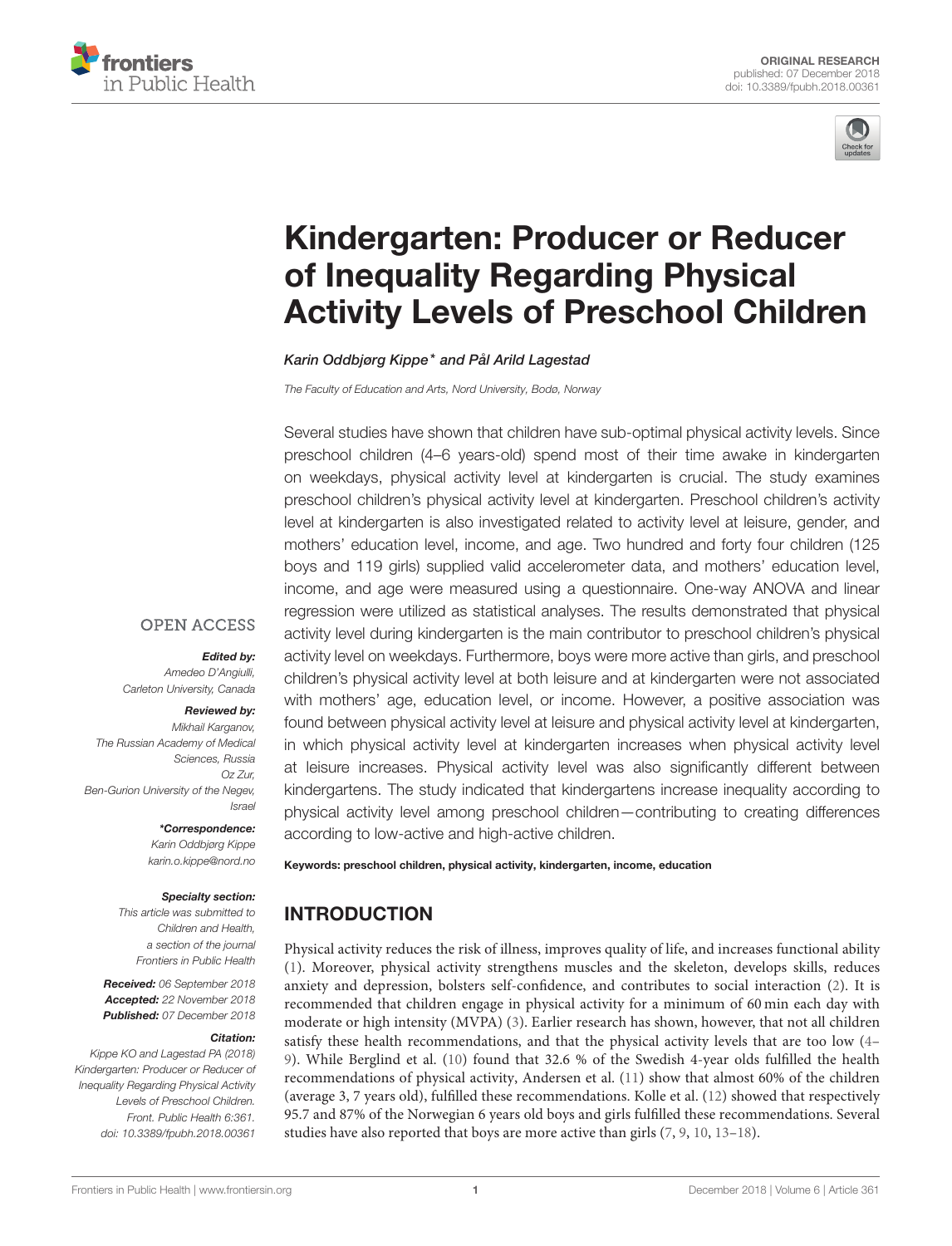Studies have revealed that, in Norway and other countries, the activity level of children declines with increasing age [\(8,](#page-7-8) [12,](#page-7-4) [18–](#page-7-7) [20\)](#page-7-9). Cooper et al. [\(19\)](#page-7-10) found that total physical activity level decreased by 3.7% for boys and 4.6% for girls annually from the age of five. Another study reported that, from the age of six, time spent being inactive increases on average by 17 min for each year up to the age of 15 [\(1\)](#page-6-0).

Almost all Norwegian children from 3- to 6-years-old, are in kindergarten most of their waking hours [\(21\)](#page-7-11), and the kindergarten staff will have a major influence on children's physical activity levels. Consequently, it is asserted that the kindergarten can contribute to influencing children's health in the short and long term, and also to leveling social differences, which constitutes an important principle underlying publichealth work [\(1\)](#page-6-0). Children in Norwegian kindergartens spend a lot of time outdoors, and most of the children have access to natural areas and large areas to move on during kindergarten time. A study showed that children in Norwegian kindergartens spent approximately nearly 4h outdoors [\(22\)](#page-7-12). According to Herrington and Brussoni [\(23\)](#page-7-13) outdoor activity, particularly in natural play spaces, boosts children's physical activity. Finn et al. [\(14\)](#page-7-14) found that more than 50% of the average daily activity occurred during children's preschool hours. This demonstrates that kindergartens may be an especially important arena for decreasing social differences due to physical activity level among children. According to both Rossem et al. [\(24\)](#page-7-15), and Borraccino et al. [\(25\)](#page-7-16), lifestyle behavior will follow the same trend from kindergarten age up to adulthood. Several researchers highlight the importance of kindergarten staff being involved and making efforts to promote children's physical activity, and furthermore, that policy and practice in kindergarten greatly impact the total physical activity level of children [\(7,](#page-7-5) [26–](#page-7-17)[28\)](#page-7-18). Finn et al. [\(14\)](#page-7-14) reported that the kindergarten was the strongest determinant for physical activity among children.

One of society's major challenges is to maintain the activity level of children and to prevent the development of differences in activity levels based on socio-economic variables [\(1\)](#page-6-0). Socioeconomic variables appear to exert a major impact on the activity levels of both youths and adults [\(29,](#page-7-19) [30\)](#page-7-20). Studies find slightly divergent results, however, concerning the importance of socio-economic status, such as income and education, for children's physical activity. Cotrell et al. [\(31\)](#page-7-21) found that children (aged 5 to 15) from families with lower incomes, received more approbation for being physically active outdoors, and their parents more often participated in the activity with them. Kimbro et al. [\(32\)](#page-7-22) determined that preschool children from families with lower socio-economic status had more unstructured time, which contributed to more physical activity than it did for children from families with higher socio-economic status. On the other hand, Pate et al. [\(7\)](#page-7-5) reported little difference in activity level (MVPA) between children aged three to five, considered in relation to parental education. This is supported by Telford et al. [\(33\)](#page-7-23), which did not find a link between the physical activity of 5- to 6-year-olds in their free time, and socio-economic status.

The previous discussion points to the importance of kindergartens in relation to preschool children's activity level and reducing inequality in physical activity level among preschool children. However, there is a lack of research that has examined children's activity level in kindergarten with objective measures, such as accelerometers, and controlling for variables, such as gender, and mothers' education level, income, and age. The main aim of the current study was to elucidate whether the kindergartens succeeded to reduce inequality in physical activity level among preschool children (4–6 years-old) at leisure, by providing all preschool children with the same activity level at preschool. The purpose of the study is operationalized into the following four research questions:

- 1. What is the contribution of preschool children's MVPA at kindergarten in order to achieve the international health recommendation of 60 MVPA daily?
- 2. Are there any differences between MVPA at kindergarten in different kindergartens?
- 3. To what extent is preschool children's MVPA at kindergarten related to gender, and their mothers' education level, income, and age.
- 4. Do the kindergartens succeed to create high levels of MVPA at kindergarten, especially for preschool children with a low activity level at leisure?

## MATERIALS AND METHODS

To answer the above research questions, accelerometers were used among preschool children and kindergarten staff, and questionnaires among the children's parents. Accelerometers were chosen because they can detect intensity, frequency, and duration of children's physical activity [\(12,](#page-7-4) [34](#page-7-24)[–36\)](#page-7-25). Moreover, the use of accelerometers make it possible to compare data with a national population study of physical activity level among preschoolers [\(12\)](#page-7-4). Questionnaires are the most common tool for measuring education level, income, and age.

## Subjects

Of 122 preschools in four counsils in Nord-Troendelag county, 13 preschools were randomly selected to participate in the study, independently of size, and type of kindergarten. The kindergartens were located in the same socioeconomic area. A condition for participating in the study was that children were full-time in preschool. The 13 kindergartens included 364 fulltime children at the age of 4–6 years. Two hundred and forty four children (125 boys and 119 girls) had valid accelerometer data, constituting a response rate of 67%. The number of 4–6 year-old children in full-time kindergarten varied widely (see **[Table 1](#page-2-0)**).

#### Procedures

Accelerometer data and questionnaire data were collected during May and June, 2017. Prior to signing the written consent form and the data collection, preschool teachers and parents received written and oral information about the procedures and ethical standards for testing related to sports science. Actigraph GT1M accelerometers (ActiGraph, Fort Walton Beach, FL, U.S.A.) were utilized to objectively measure preschool teachers and 4–6 yearolds' physical activity over seven consecutive days, which is recommended by several researchers [\(12,](#page-7-4) [17,](#page-7-26) [37,](#page-7-27) [38\)](#page-7-28). Participants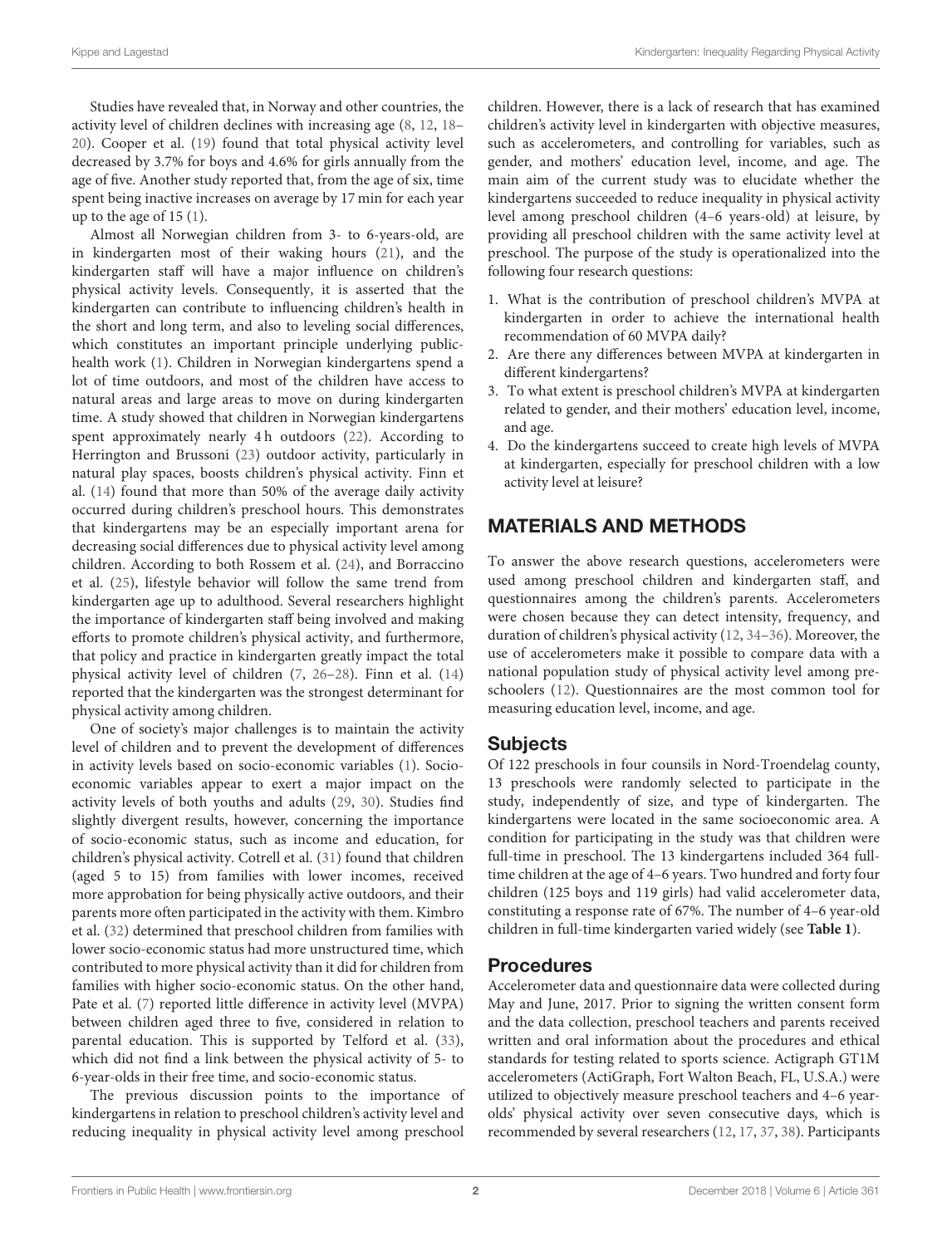<span id="page-2-0"></span>TABLE 1 | Descriptive data of the 244 children (4-6 years-old) by increasing MVPA at kindergarten.

| Kindergarten number | Number of children |
|---------------------|--------------------|
| 1                   | 10                 |
| $\overline{2}$      | 5                  |
| 3                   | 34                 |
| $\overline{4}$      | 25                 |
| 5                   | 14                 |
| 6                   | 6                  |
| $\overline{7}$      | 27                 |
| 8                   | 29                 |
| 9                   | 16                 |
| 10                  | 28                 |
| 11                  | 16                 |
| 12                  | 24                 |
| 13                  | 10                 |
|                     |                    |

were instructed that the accelerometer had to be placed on the right hip, which is recommended by Kolle et al. [\(12\)](#page-7-4), and worn every day except for during sleep, showering, or other activities involving water. During the data collection, the participants (i.e., their mother and father) received an SMS each morning, reminding them to have their child wear the accelerometer. Raw data output produced from the accelerometers are expressed as counts per minute (CPM), which refers to all acceleration to which the accelerometer has been exposed, divided by the number of minutes the accelerometer has been used [\(12\)](#page-7-4). According to the test protocol of Kolle et al. [\(12\)](#page-7-4), counts are summed during 10 s intervals in order to capture as precise data as possible. Furthermore, the accelerometer data were classified as sedentary, light, moderate and vigorous physical activity, according to the divisions used in a national population study of physical activity level among pre-schoolers [\(12\)](#page-7-4). According to international health recommendations, moderate and vigorous physical activity (MVPA) per day is the most relevant and used measure of physical activity level. The children's MVPA level during the time in kindergarten is also used as the dependent variable in this study.

For initializing the accelerometers, to download accelerometer data, and to validate and create accelerometer data (MVPA), Actilife v6.13.3 (ActiGraph, LLC, Pensacola, FL, U.S.A.) was used. Accelerometers were set to start recording at 6:00 a.m., the day after they were distributed and put on, in an effort to counteract the Hawthorne Effect [\(39\)](#page-7-29). According to the test protocol, at least 480 min of daily recorded activity were required to obtain a valid day, and 20 min or more with consecutive zero counts were interpreted as non-wear time and removed [\(12\)](#page-7-4). Furthermore, the preschool children were required to have at least two valid days to be included in the study. Data between 12:00–5:59 a.m., were excluded due to instructions concerning no accelerometer-wearing during sleep. Finally, the MVPA among preschool children at kindergarten (school day) was categorized as 8:00 a.m., −3:29 p.m., and MVPA among preschool children at leisure on weekdays was categorized as 6:00 −7:59 a.m., and 3:30– 11:59 p.m. Weekend was categorized as 6:00–11:59 a.m., Saturday and Sunday. These operationalisations were made according to feedback from several of the preschool staff and parents of the preschool children, who identified these times as time spent in kindergarten and leisure, respectively.

The questionnaire was designed on the basis of already validated and reliability-tested questions from studies of Hansen et al. [\(40\)](#page-7-30) and HUNT3 [\(41\)](#page-7-31). The questionnaire was pre-tested by 10 parents of 4–6 year-old pre-schoolers in a kindergarten that was not selected for the study.

To visualize the importance of kindergarten according to preschool children's MVPA level at kindergarten, MVPA level among preschool children at kindergarten was categorized from 1 to 13, with the kindergarten with the highest MVPA level first [\(1\)](#page-6-0) and by decreasing activity level until the kindergarten with the lowest activity level [\(13\)](#page-7-6). The distribution of children in the kindergartens is presented in **[Table 1](#page-2-0)**.

### **Statistics**

The distribution of the dependent variable (MVPA at kindergarten) seemed to follow a normality curve. However, the Kolmogorov-Smirnov test and the Levene's test [\(42\)](#page-8-0) showed that the assumption of normality and similar variances was not met ( $p < 0.05$ ). According to Vincent and Weir [\(43\)](#page-8-1), however, the F test (ANOVA) produces valid results even when the sample is not normally distributed or with variability in the sample. This assertion is also supported by Lumley et al. [\(44\)](#page-8-2), especially related to the high numbers of subjects in the present study. Lumley et al. [\(44\)](#page-8-2) also make this point regarding the use of linear regression. A one-way ANOVA was employed to determine if there were any differences in preschool children's MVPA at kindergarten between the kindergartens, with a post hoc test using Bonferroni corrections. Paired sample t-tests were used to examine differences between children's MVPA level at leisure and kindergarten. To find to what extent preschool children's MVPA at kindergarten was related to MVPA at leisure and their mothers' education level, income, and age, linear regression was utilized. However, since the assumptions of continuous variables were not met according to mothers' education level and income (see **[Table 2](#page-3-0)**), these variables were dichotomized into categorical variables (low education [primary school and high school], high education [university education], and low income  $[-500,000 \text{ nkr}]$ , and high income  $[500,000 \text{ nkr}$  or more]). The level for significance was set at  $p < 0.05$ . Statistical analysis was performed with SPSS, version 24.0 (IBM, Armonk, NY, U.S.A.).

## RESULTS

The results in **[Table 3](#page-3-1)** reveal that 84% of the children reached the international health recommendations of physical activity of 60 MVPA daily during their weekdays and weekends, taking their total MVPA into account. In addition, only 3.7% of the children achieved the international health recommendations of physical activity of 60 MVPA daily on weekdays during their leisure, while 39.8% of the children reached the international health recommendations of physical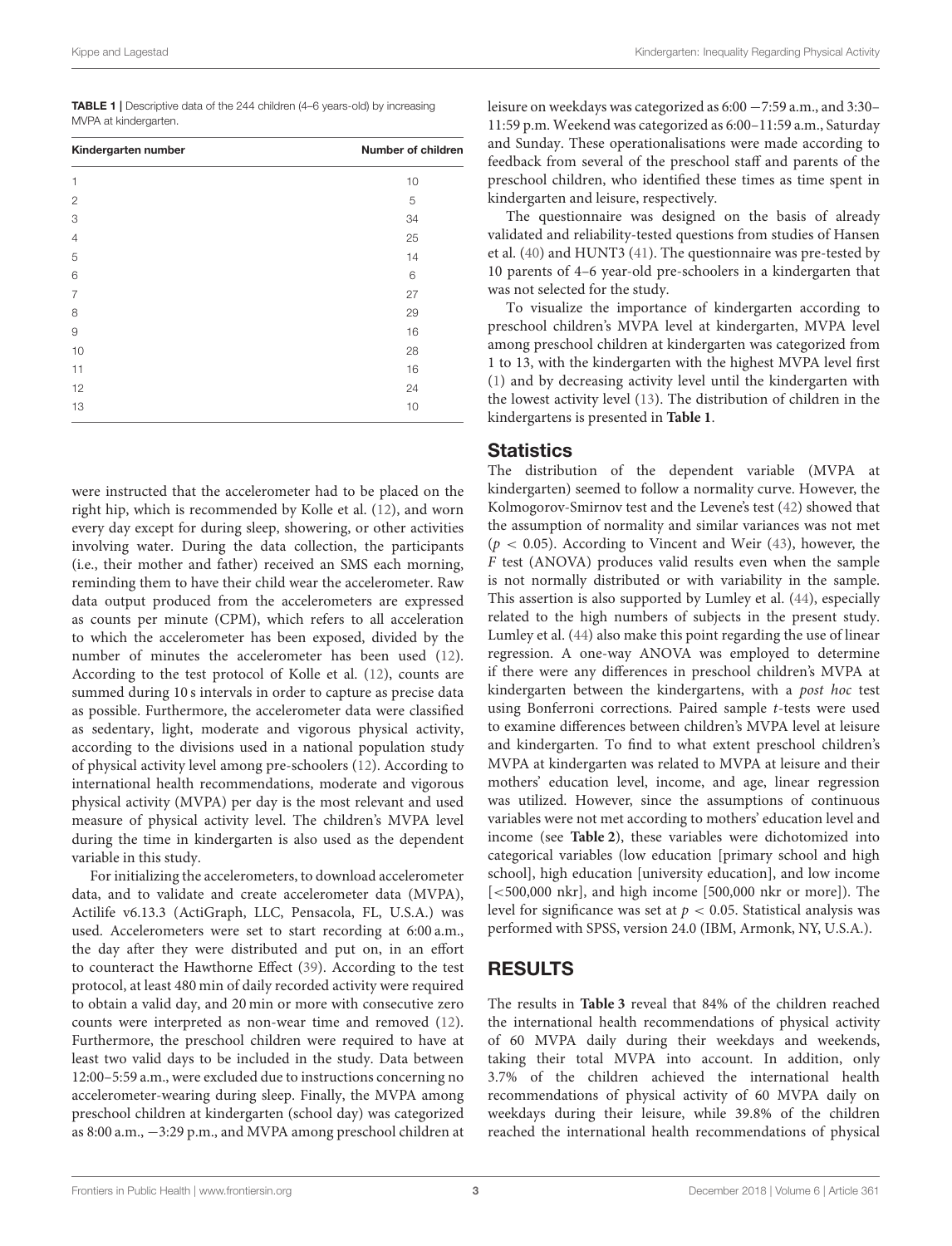<span id="page-3-0"></span>

| <b>TABLE 2</b>   Characteristics of the children's MVPA level at leisure and kindergarten |
|-------------------------------------------------------------------------------------------|
| on weekdays, according to the independent variables: Mothers' education level,            |
| income, and age.                                                                          |

| Mothers' education level                            | Leisure time<br>Mean (SD) | Kindergarten time<br>Mean (SD) | N   |
|-----------------------------------------------------|---------------------------|--------------------------------|-----|
| Less than 7 years at primary<br>school              | 21.2                      | 71.4                           | 2   |
| 7-10 years at primary<br>school                     | 33.5                      | $48.7*$                        | 8   |
| High school, vocational<br>subjects                 | 33.2                      | $55.7*$                        | 46  |
| High school, specialization<br>in general studies   | 33.5                      | $57.3*$                        | 22  |
| 1-3 years at<br>university/university college       | 28.8                      | $53.9*$                        | 53  |
| 4 years or more at<br>university/university college | 28                        | $55.5*$                        | 67  |
| <b>Mothers' income</b>                              |                           |                                |     |
| Up to 299 000 Norwegian<br>kroner                   | 32.2                      | $54.6*$                        | 39  |
| 300 000-499 000<br>Norwegian kroner                 | 32                        | $57.7*$                        | 103 |
| 500 000-699 000<br>Norwegian kroner                 | 25.8                      | $54.4*$                        | 38  |
| 700 000-899 000<br>Norwegian kroner                 | 19.6                      | 48.9                           | 3   |
| 900 000-999 000<br>Norwegian kroner                 | 24.2                      | 63.3                           | 4   |
| More than 1000 000<br>Norwegian kroner              | 34.2                      | 56.4                           | 5   |
| Mothers' age                                        |                           |                                |     |
| 20-24 years-old                                     | 34.2                      | $57.7*$                        | 6   |
| 25-29 years-old                                     | 33                        | $55.1*$                        | 41  |
| 30-34 years-old                                     | 31.8                      | $59.8*$                        | 64  |
| 35-39 years-old                                     | 31.4                      | $61.7*$                        | 49  |
| 40 years or older                                   | 26.2                      | $57.9*$                        | 25  |

\**Significant higher MVPA at kindergarten time compared to leisure time, p* < *0.05.*

activity of 60 MVPA daily on weekdays during their time in kindergarten. Further calculations showed that the time children spent at preschool contributed to 48.8% of the children's total MVPA.

A one-way ANOVA revealed that the pre-schoolers' MVPA level at kindergarten is significantly different between the 13 kindergartens  $(F_{12} = 5.1, p < 0.001)$ . In **[Figure 1](#page-4-0)**, the activity level of children at kindergarten is organized by increasing (mean) minutes of MVPA in the 13 kindergartens.

post hoc tests with Bonferroni corrections showed that kindergartens 12 and 13 had significantly higher activity levels than kindergartens 1–3 and 1–4, respectively ( $p \le$ 0.05). The intraclass correlation revealed that 19.5% of the total variance in MVPA at kindergarten is explained by the kindergarten.

To elucidate how the kindergarten succeeded to reduce differences in activity level that could have arised at leisure time, related to their mothers' education level,

<span id="page-3-1"></span>TABLE 3 | Descriptive characteristics of children (aged 4–6 years-old): Minutes in MVPA and fulfilling health recommendations.

|                                             | Boys (SD)       | Girls (SD)      | Total (SD)    |
|---------------------------------------------|-----------------|-----------------|---------------|
| Sample size (n)                             | 125             | 119             | 244           |
| MVPA preschool hours<br>(minutes)           | $61.7 + 18.3$   | $55.1 + 17.3$   | $58.4 + 18.1$ |
| MVPA leisure time<br>weekdays (minutes)     | $33.6 + 12.6$   | $30.8 + 12.8$   | $32.3 + 12.8$ |
| MVPA weekend (minutes)                      | $75.6 \pm 31.5$ | $69.3 \pm 27.9$ | $72.5 + 29.9$ |
| <b>Health recommendations</b>               |                 |                 |               |
| Met $(\%)$                                  | 89.6            | 78.2            | 84            |
| Met during preschool hours<br>weekdays (%)  | 45.6            | 33.6            | 39.8          |
| Met outside preschool<br>hours weekdays (%) | 5.6             | 1.7             | 3.7           |
| Met during weekends (%)                     | 0               | 0               | $\Omega$      |
| Not met (%)                                 | 10.4            | 21.8            | 16            |

income, and age (controlled for the effect of gender), was a main aim of the study. **[Table 2](#page-3-0)** present descriptive data concerning how these independent variables are related to preschool children's MVPA, both at kindergarten and leisure.

The results in **[Table 2](#page-3-0)** show that the children's activity level is significantly higher at kindergarten time than at leisure time on weekdays in almost all groups. The data indicate that neither mothers' education level, income or age seem to have linear associations with MVPA at leisure or at kindergarten. The results of the linear regression analyses that are presented in **[Table 4](#page-5-0)** identify which of the variables predict activity level at kindergarten.

In model 1 the 13 kindergarten with increasing MVPA was included in the linear regression (**[Table 4](#page-5-0)**). In model 2, mothers' education level, income, and age were also included, while children's gender and MVPA at leisure were included together with the other independent variables in model 3. The results in **[Table 4](#page-5-0)** reveal that neither mothers' education level, income, or age predicted MVPA at kindergarten ( $p > 0.05$ ). Furthermore, the results also show that the effect of kindergarten was stable, controlling for mothers' education level, income, and age, and children's MVPA during leisure. However, **[Table 4](#page-5-0)** shows that children's MVPA during leisure and children's gender predicted MVPA in kindergarten. These findings are visualized in **[Figures 2](#page-5-1)**, **[3](#page-5-2)**, respectively.

**[Figure 2](#page-5-1)** shows how the preschool children's MVPA at leisure is associated with their MVPA at kindergarten, and how the kindergarten succeeded to create high levels of MVPA at kindergarten for preschool children with low activity levels at leisure. The figure demonstrates that a positive association exists between MVPA at leisure and MVPA at kindergarten (a significant association, as shown in Model 3, **[Table 4](#page-5-0)**), in which MVPA at kindergarten increases when MVPA at leisure increases. **[Figure 3](#page-5-2)** presents the MVPA level among girls and boys at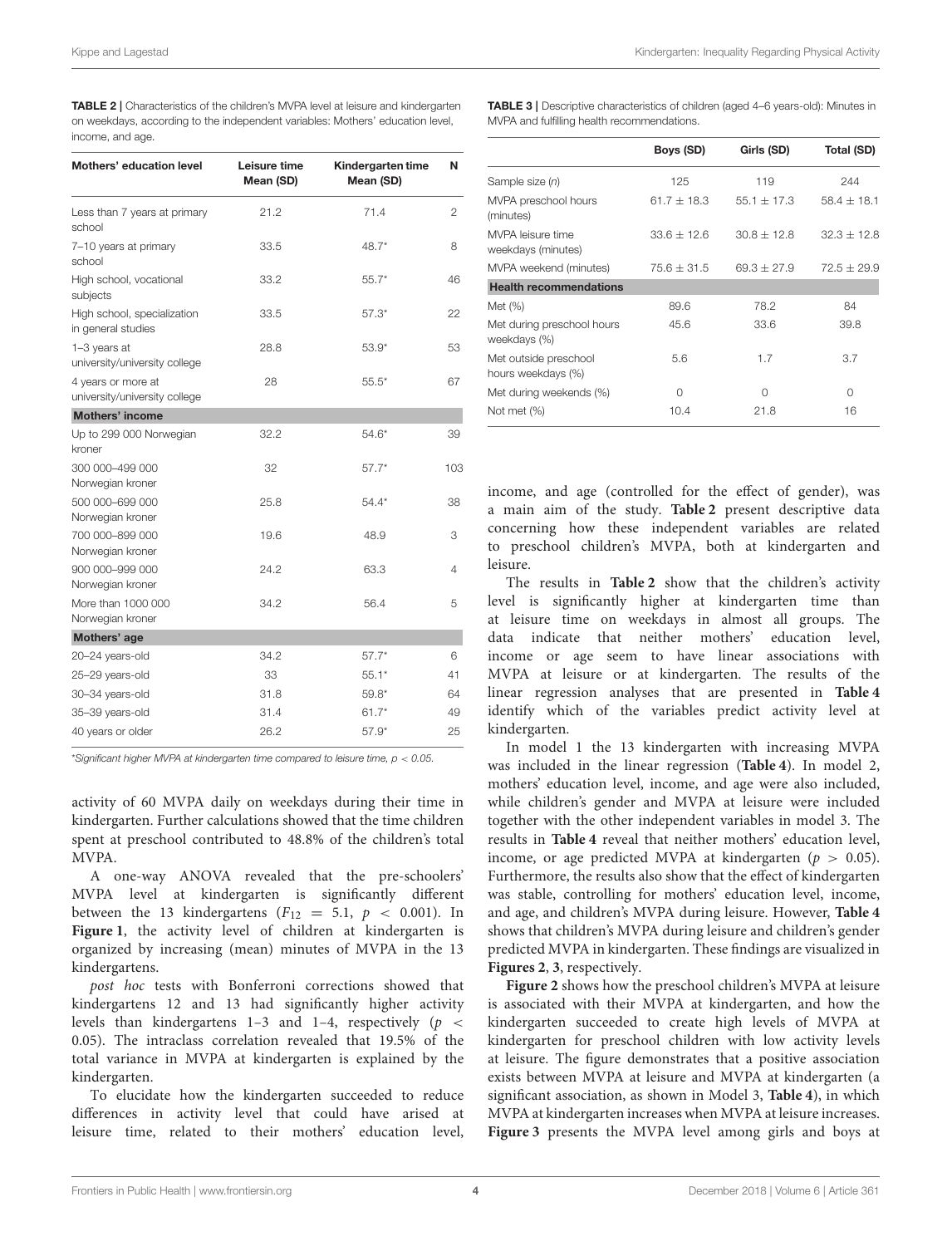

<span id="page-4-0"></span>kindergarten. It is shown that MVPA level among boys is higher than among girls at kindergarten.

## **DISCUSSION**

The first main finding was that 84% of the children satisfied the international health recommendations for physical activity of 60 min of MVPA daily during weekdays and weekends, taking their total MVPA into account. Furthermore, the results showed that MVPA during kindergarten was the main contributor to preschool children's total MVPA during weekdays, by contributing approximately twice as much to MVPA level during weekdays than MVPA during leisure time a significant difference (**[Table 2](#page-3-0)**). During the entire week, preschool contributed to approximately half of the children's MVPA. This is in accordance with Finn et al. [\(14\)](#page-7-14), who identified day care as the strongest determinant for physical activity. The activity level of 4–6 years old children in kindergarten time in our study (mean MVPA  $=$  58.4) is somehow in accordance with other studies. Cauwenberghe et al. [\(45\)](#page-8-3) examined children's activity in kindergarten time, finding that the average time spent on MVPA was 44.2 min on days with organized activity, and 34.1 min on days without organized activity. Dønnestad et al. [\(46\)](#page-8-4) determined that 56% of children aged between three and six satisfied the recommendations of 60 min of daily physical activity in day care. In a study of 247 children aged three to five, Pate et al. [\(7\)](#page-7-5) reported that these children were active in MVPA for 7 min an hour during their time in day care.

The second main finding was that MVPA levels were significantly different between the 13 kindergartens. Two of them stood out with significantly higher activity levels during kindergarten time than the three kindergartens with the lowest activity levels. The analyses showed that 19.5% of the total variance in MVPA at kindergarten can be attributed to the particular kindergarten. This is in accordance with Froberg and Bugge [\(28\)](#page-7-18), who found in their study that children are influenced by the kindergarten that they attend, regarding how physically active they are. Our findings, that the differences in levels of activity are created in day care, and that no differences exist between children's MVPA out of day care, are supported by both O'Neill et al. [\(47\)](#page-8-5) and Grøntvedt et al. [\(48\)](#page-8-6). The fact that the differences in children's activity levels are not created in the children's spare time, but in kindergartens led by "professionals," is a finding that is both surprising and problematic from a social perspective. Our findings point to the importance of striving for a culture in which the staff adapt to common values and nurture a collaborative culture for increasing physical activity [\(49\)](#page-8-7). Our study may suggest that the three kindergartens that exhibit the lowest activity levels may need to emphasize work with physical activity to a greater extent than they currently do. Despite the culture of spending lot of time outdoors in Norwegian kindergartens, which boosts childrens physical activity level [\(23\)](#page-7-13), some kindergartens do not manage to give all children sufficient physical activity in kindergarten. Bjørgen and Svendsen [\(26\)](#page-7-17) identified the critical importance of kindergarten staff being involved and making efforts to promote children's physical activity, and highlights the importance of enthusiastic adults that initiate, lead, and are excited about the activities as the key to stimulation of motivation and enjoyment.

One of the main aims of the present study was to elucidate how the kindergarten succeeded to reduce differences in activity level that may arise at leisure time, related to their mothers' education level, income, and age. The results in **[Table 4](#page-5-0)** show that preschool children's MVPA level during kindergarten time was not associated with mothers' age, education level, or income. However, **[Table 2](#page-3-0)** show that childrens' MVPA level at leisure time was not related to their mothers' education level, income, or age. This finding may seem surprising in light of the extant literature. Borraccino et al. [\(25\)](#page-7-16) found that the physical activity levels of children, increased with parents' socio-economic status. In a longitudinal study, Cleland et al. [\(50\)](#page-8-8) found that, for boys, the mother was important as a role model for physical activity, and the father's reinforcement (praise for participation in physical activity) and direct support (bringing the child to activities, payment for participation and equipment) constituted the factors that influenced physical activity most positively. For the girls, it was the mother's active participation in physical activity, as well as that of siblings, that was most critical in relation to physical activity in MVPA. We will argue that our findings indicate that children are naturally active, and that the sociological processes leading to differences in activity level that have been found among adolescents, have not yet been elucidated. The children's sports provisions in Norway do not permit children younger than six to compete in sports [\(51\)](#page-8-9), and participation in organized sport do not start before children start school. This may contribute to the fact that the focus on the amount and quality of physical activity begins when the children start school. The fact that children's level of physical activity is not associated with socio-economic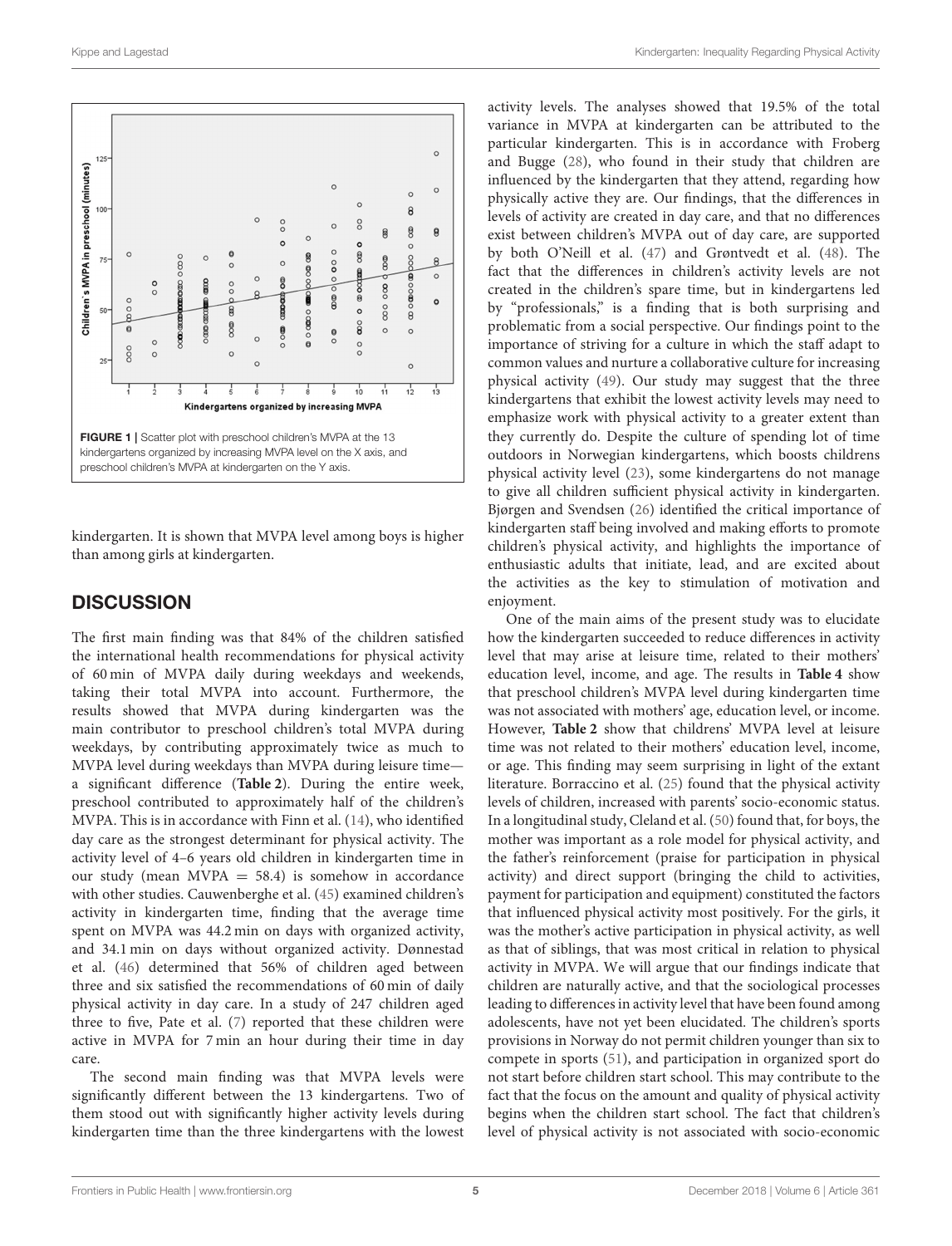<span id="page-5-0"></span>TABLE 4 | Factors associated with preschool children's MVPA level at kindergarten.

| <b>Variables</b>                    | Model 1                        | Model 2                     | Model 3                     |  |
|-------------------------------------|--------------------------------|-----------------------------|-----------------------------|--|
|                                     | $b$ (st.e.), $p$               | $b$ (st.e.), $p$            | $b$ (st.e.), $p$            |  |
| Increasing MVPA kindergarten        | $-2.27$ (0.31), $p <$<br>0.001 | $-2.57$ (0.38), $p < 0.001$ | $-2.33(0.34), p < 0.001$    |  |
| Mothers' education level (low/high) |                                | $-4.07$ (2.84), $p = 0.154$ | $-2.61$ (2.59), $p = 0.314$ |  |
| Mothers' income (low/high)          |                                | $-1.80$ (3.23), $p = 0.578$ | $-0.23$ (2.92), $p = 0.937$ |  |
| Mothers' age                        |                                | $-0.45$ (1.36), $p = 0.739$ | $0.14(0.27), p = 0.612$     |  |
| <b>MVPA</b> leisure                 |                                |                             | 0.59(1.00), p < 0.001       |  |
| Children's gender                   |                                |                             | $-5.08$ (2.32), $p < 0.05$  |  |
| Constant/R <sup>2</sup>             | 73.77/0.19                     | 86.88/0.20                  | 58.82/0.36                  |  |





<span id="page-5-1"></span>status, may also be because children of kindergarten age have a natural need for movement. It is known that children require a shorter time for restitution regarding heart rate, ventilation, and  $CO<sub>2</sub>$  than adolescents, and children's tempo in physical activity may be explained according to restitution time [\(52\)](#page-8-10). We would point out, however, that our study is based on the socio-economic status of the children's mother. Furthermore, our results revealed that boys were more active than girls, resulting in more boys than girls meeting the health recommendations for physical activity. Thus, our findings support several studies which have found that boys are more active than girls [\(7,](#page-7-5) [9,](#page-7-1) [10,](#page-7-2) [14–](#page-7-14)[17\)](#page-7-26). However, it is worth noting that Pate et al. [\(7\)](#page-7-5) asserted that boys being more active than girls may be linked to how the staff behave as role models for boys and girls in day care, as well as to what the staff think about the gender roles of boys and girls. Pate et al. [\(7\)](#page-7-5) argues that the differences between girls and boys are not biological, but are rather due to socio-cultural factors. Typically, in physical activity, boys play in larger groups, with greater risk, and with more bodily contact. Pate also proposed that girls receive less encouragement to participate physically in the course of the day <span id="page-5-2"></span>in day care. Penpraze et al. [\(17\)](#page-7-26) also argued that the differences between girls and boys are not biological, citing that girls are more active during weekends than boys. Our study, on the other hand, does not find that girls are more active than boys during weekends (**[Table 3](#page-3-1)**).

The fourth main finding was that a positive association existed between MVPA during leisure time and MVPA at kindergarten, in which MVPA at kindergarten increases when MVPA during leisure increases (**[Table 4](#page-5-0)**). In other words, the kindergartens do not reduce inequality according to the physical activity level among preschool children that occurs during leisure time. In general, day care increases such differences and contributes to creating even larger differences between lowactive and high-active children. O'Neill et al. [\(47\)](#page-8-5) found that children who did not meet the PA guidelines in school, did not "catch up" with children who met the guidelines. This underlines the importance of increasing the level of physical activity for all children in day care. Kindergartens must adapt to the individual child's need for physical activity. Kindergartens are obliged to promote equal opportunities and equality, to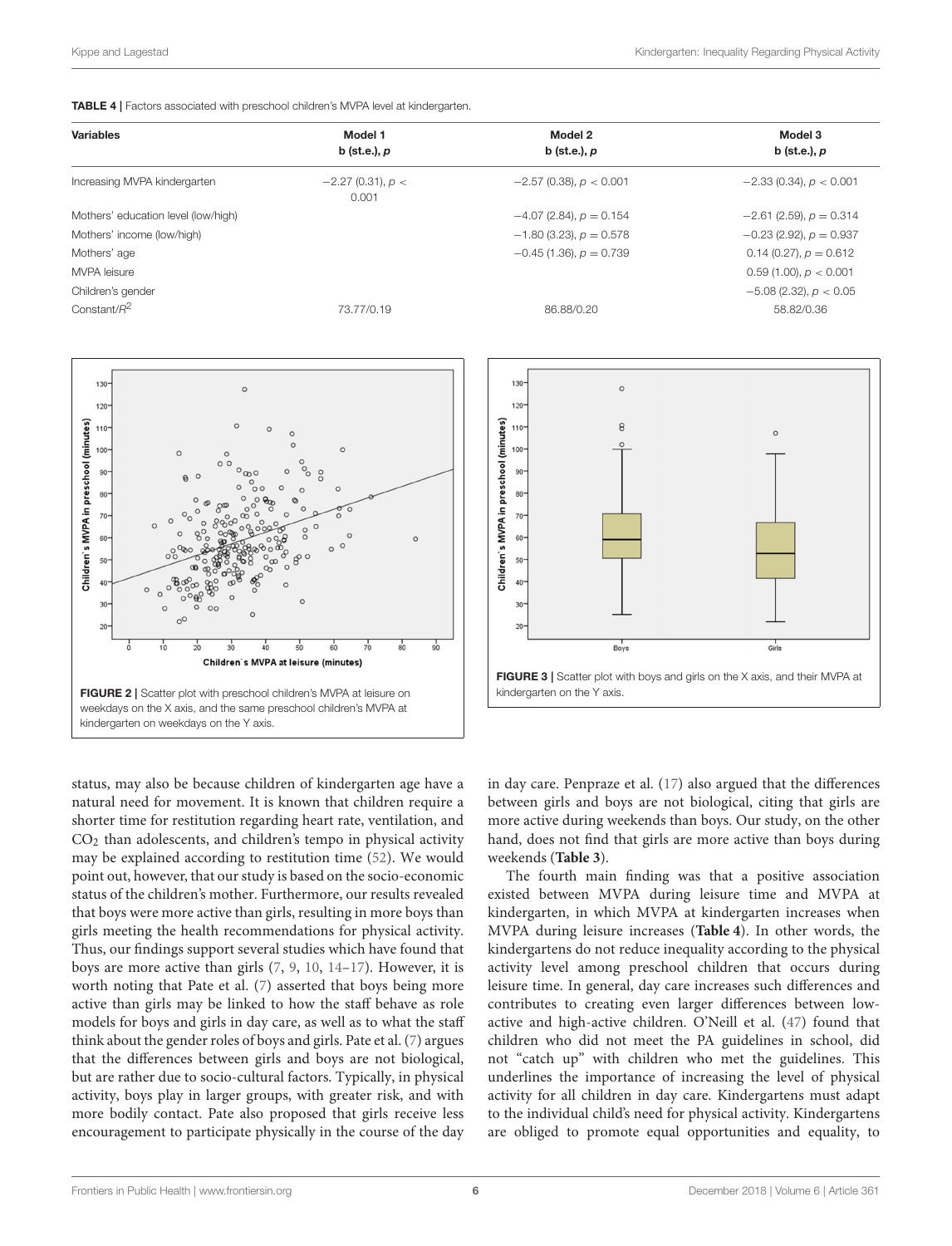base their activities on principles of equal rights and nondiscrimination, and to facilitate the children to interact in, and create, an equal society [\(53\)](#page-8-11). Overall, everyone must have equal opportunities to be seen, heard, and encouraged to participate together in all activities in day care. The General Plan for Norwegian kindergartens, establishes that the staff must reflect on their own attitudes to be able to optimally present and promote equality and equal rights according to physical activity level [\(53\)](#page-8-11). However, the findings indicate that kindergartens do not manage to counterbalance the differences in MVPA during leisure time between preschool children with high and low activity levels during leisure time. On the other hand, kindergartens increase the differences according to the children's total MVPA.

#### Strength and Limitations of the Study

The present study possesses several advantages. It includes a large number of participants, reflecting the actual gender distribution of boys and girls in Norwegian kindergartens. Different types and sizes of kindergartens were also included in the study, as a result of being randomly selected, which yielded a representative sample. To the best of our knowledge, this is the first study to objectively assess children's physical activity both at kindergarten and spare time with accelerometers, and at the same time examine the importance of kindergarten as a reducer of inequality according to the physical activity level of preschool children. Accelerometers, as an objective measurement, decrease subjectivity [\(54\)](#page-8-12), and eliminate bias, such as social desirability, and recall problems [\(34\)](#page-7-24). Furthermore, several researchers identified accelerometers as the optimal method to capture physical activity in free living situations [\(36,](#page-7-25) [55\)](#page-8-13). The Actigraph GT1M is validated and reliability-tested for measuring physical activity levels for children aged 0–5 [\(56,](#page-8-14) [57\)](#page-8-15), and against the international health recommendations [\(58\)](#page-8-16). Nevertheless, the present study is not without limitations. The use of questionnaires in order to describe the education level and income of the children's mothers, which were dichotomized into categorical variables, only examines the association of high and low income and education level. Data about the mothers' income and education at an interval level would have been preferable. Moreover, although accelerometery is considered to be an optimal measurement when assessing physical activity in free-living situations, it underestimates activities related to cycling or riding vehicles [\(54\)](#page-8-12), which is especially unfortunate, as riding vehicles has been argued to be important for preschoolers' physical activity [\(59\)](#page-8-17). Furthermore, neither swimming nor other water activities (due to the instruction of no watercontact) were included in the data analysis, which might

## **REFERENCES**

<span id="page-6-0"></span>1. Ministry of Health and Care Services. Folkehelsemeldingen. God Helse - Felles Ansvar [The Public Health Report. Good Health - Common Responsibility]. Report to the Storting no. 34 Oslo: Ministry of Health and Care Services (2012).

lead to an error estimation of the children's physical activity level.

# **CONCLUSION**

The results show that MVPA during kindergarten time is the main contributor to preschool children's total MVPA during weekdays, by contributing approximately twice as much to the MVPA level on weekdays than MVPA at leisure on weekdays. Furthermore, boys were more active than girls, and preschool children's MVPA level at both leisure and at kindergarten were not associated with either mothers' age, education level, or income. On the other hand, a positive association was found between MVPA at leisure and MVPA at kindergarten, in which MVPA at kindergarten increases when MVPA at leisure increases. Moreover, MVPA levels were significantly different between kindergartens, in which two of the 13 kindergartens stood out with significantly higher activity levels at kindergarten time than the three kindergartens with the lowest activity levels. To our surprise, the results indicated there were no differences in MVPA at leisure between children from different kindergartens, but rather that the kindergartens themselves created such differences—contributing to create differences according to lowactive and high-active children.

It is difficult to state with certainty which factors lead to different activity levels from one kindergarten to the next. Consequently, further research should more closely examine what distinguishes those with high activity levels from those with lower activity levels in terms of staff culture.

## ETHICS STATEMENT

The subjects were fully informed about the protocol prior to participating in the study. A written consent form was signed by the parents of the children, according to accepted ethical research regulations. Approval to use the data and conduct the study was given by the Norwegian Social Science Data Services (NSD).

## AUTHOR CONTRIBUTIONS

KK has contributed on design and methods, writing the introduction, discussion, and conclusion. Furthermore, a critical review of all the text during several numbers of the article and rewriting of the text. PL has contributed on design and methods, writing the introduction, methods, discussion, and the conclusion.

- <span id="page-6-1"></span>2. Cragg S, Cameron C. Physical activity of Canadian youth – An Analysis of 2002 Health Behaviour in School-Aged Children Data. Ottawa, ON: Canadian Fitness and Lifestyle Research Institute: (2008).
- <span id="page-6-2"></span>3. Andersen S, Meltzer HM. Anbefalinger om Kosthold, Ernæring og Fysisk Aktivitet [Recommendations for Diets, Nutrition and Physical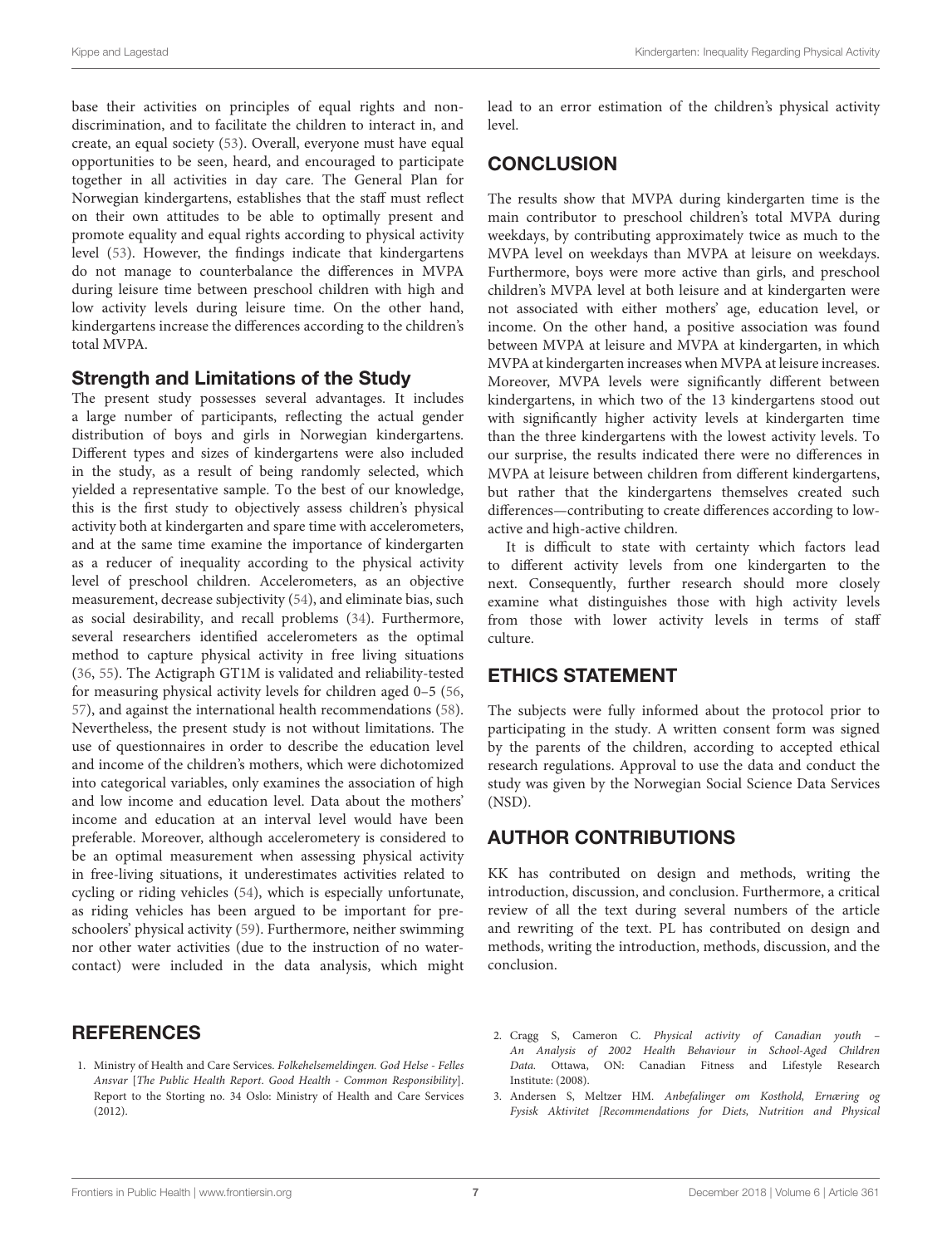Activity]. Report IS 2170. Oslo: Norwegian Directorate of Health  $(2014)$ 

- <span id="page-7-0"></span>4. Cardon G, Bourdeaudhuij ID. Comparison of pedometer and accelerometer measures of physical activity in preschool children. Pediatr Exerc Sci. (2007) 19:205–14. doi: [10.1123/pes.19.2.205](https://doi.org/10.1123/pes.19.2.205)
- 5. Giske R, Tjensvoll M, Dyrstad SM. Fysisk aktivitet i barnehagen. Et casestudium av daglig fysisk aktivitet i en avdeling med femåringer [Physical activity at kindergarten. A case-study of daily physical activity of five-yearold childrens at kindergarten]. Nordisk barnehageforskning (2010) 3:53–62. doi: [10.7577/nbf.257](https://doi.org/10.7577/nbf.257)
- 6. Gunter KB, Rice KR, Ward DS, Trost SG. Factors associated with physical activity in children attending family child care homes. Prevent Med. [\(2012\) 54:131–3. doi: 10.1016/j.ypmed.2011.](https://doi.org/10.1016/j.ypmed.2011.12.002) 12.002
- <span id="page-7-5"></span>7. Pate RR, Pfeiffer KA, Trost SG, Ziegler P, Dowda M. Physical activity among children attending preschools. Pediatrics (2004) 114:1258–63. doi: [10.1542/peds.2003-1088-L](https://doi.org/10.1542/peds.2003-1088-L)
- <span id="page-7-8"></span>8. Reilly JJ. Low levels of objectively measured physical activity in preschoolers in child care. Med Sci Sports Exerc. (2010) 42:502–7. doi: [10.1249/MSS.0b013e3181cea100](https://doi.org/10.1249/MSS.0b013e3181cea100)
- <span id="page-7-1"></span>9. Tucker P. The physical activity levels of preschool-aged children: a systematic review. Early Childhood Res Quart. (2008) 23:547–58. doi: [10.1016/j.ecresq.2008.08.005](https://doi.org/10.1016/j.ecresq.2008.08.005)
- <span id="page-7-2"></span>10. Berglind D, Hansson L, Tynelius P, Rasmussen F. Levels and patterns of objectively measured physical activity and sedentary time in 4 year-old Swedish children. J Phys Activity Health (2017) 14:117–22. doi: [10.1123/jpah.2016-0250](https://doi.org/10.1123/jpah.2016-0250)
- <span id="page-7-3"></span>11. Andersen E, Borch-Jenssen J, Øvreås S, Ellingsen H, Jørgensen KA, Moser T. Objectively measured physical activity level and sedentary behavior in Norwegian children during a week in preschool. Prevent Med Rep. (2017) 7:130–5. doi: [10.1016/j.pmedr.2017.06.003](https://doi.org/10.1016/j.pmedr.2017.06.003)
- <span id="page-7-4"></span>12. Kolle E, Stokke JS, Hansen B, Andersen S. Fysisk aktivitet blant 6-, 9- og 15 åringer i Norge. Resultater fra en kartlegging i 2011 [Physical activity among 6-, 9- and 11-year olds in Norway. Results of mapping in 2011]. Report 06/2012, IS-2002. Oslo: Norwegian Directorate of Health (2012).
- <span id="page-7-6"></span>13. Vale S, Silva P, Santos R, Soares-Miranda L, Mota J. Compliance with physical activity guidelines in preschool children. J Sports Sci. (2010) 28:603–8. doi: [10.1080/02640411003702694](https://doi.org/10.1080/02640411003702694)
- <span id="page-7-14"></span>14. Finn K, Johannsen N, Specker B. Factors associated with physical activity in preschool children. J Pediatr. (2002) 140:81–5. doi: [10.1067/mpd.2002.120693](https://doi.org/10.1067/mpd.2002.120693)
- 15. Jackson DM, Reilly JJ, Kelly LA, Montgomery C, Grant S, Paton JY. Objectively measured physical activity in a representative sample of 3- to 4-year-old children. Obesity (2003) 11:420–5. doi: [10.1038/oby.2003.57](https://doi.org/10.1038/oby.2003.57)
- 16. Mongomery C, Reilly JJ, Jackson DM, Kelly LA, Slater C, Paton JY, et al. Relation between physical activity and energy expenditure in a representative sample of young children. Am J Clin Nutr. (2004) 80:91–6. doi: [10.1093/ajcn/80.3.591](https://doi.org/10.1093/ajcn/80.3.591)
- <span id="page-7-26"></span>17. Penpraze V, Reilly JJ, MacLean CM, Montgomery C, Kelly LA, Paton JY. Monitoring of physical activity in young children: how much is enough? Pediatr Exercise Sci. (2006) 18:483–91. doi: [10.1123/pes.18.4.483](https://doi.org/10.1123/pes.18.4.483)
- <span id="page-7-7"></span>18. Reilly JJ, Jackson DM, Montgomery C, Kelly LA, Slater C, Grant S, et al. Total energy expenditure and physical activity in young Scottish children: mixed longitudinal study. Lancet (2004) 363:211–2. doi: [10.1016/S0140-6736\(03\)15331-7](https://doi.org/10.1016/S0140-6736(03)15331-7)
- <span id="page-7-10"></span>19. Cooper AR, Goodman A, Page AS, Sherar LB, Esliger DW, Van Sluijs EMF, et al. Objectively measured physical activity and sedentary time in youth: the International children's accelerometry database (ICAD). Int J Behav Nutr. (2015) 12:113. doi: [10.1186/s12966-015-0274-5](https://doi.org/10.1186/s12966-015-0274-5)
- <span id="page-7-9"></span>20. Hinkley T, Salmon J, Okely AD, Hesketh K, Crawford D. Correlates of preschool children's physical activity. Am J Prevent Med. (2012) 43:159–67. doi: [10.1016/j.amepre.2012.04.020](https://doi.org/10.1016/j.amepre.2012.04.020)
- <span id="page-7-11"></span>21. Digre K, Haugberg T. Barnehagespeilet [The Kindergarten Mirror]. Oslo: Norwegian Directorate for Education and Training (2016).
- <span id="page-7-12"></span>22. Bjørgen K. Bevegelsesglede i barnehagen. En kvalitativ studie av 3-5 åringers trivsel, involvering og fysisk aktivitet i barnehagens ulike utemiljø [Joy of Movement in Day Care. A Qualitative Study of the Well-Being, Involvement and Physical Activity in the Varied Day-Care Centre Outdoor Environment

of Three- to Five-Year-Olds]. Ph.D. treatise, 2017:26. Trondheim: Norwegian University of Science and Technology (2017).

- <span id="page-7-13"></span>23. Herrington S, Brussoni M. Beyond physical activity: the importance of play and nature-based play spaces for children's health and development. Curr Obesity Rep. (2015) 4:477–83. doi: [10.1007/s13679-015-0179-2](https://doi.org/10.1007/s13679-015-0179-2)
- <span id="page-7-15"></span>24. Rossem LV, Vogel I, Moll HA, Jaddoe V, Hofman A, Mackenbach JP, et al. An observational study on socio-economic and ethnic differences in indicators of sedentary behavior and physical activity in preschool children. Prevent Med. (2012) 54:55–60. doi: [10.1016/j.ypmed.2011.10.016](https://doi.org/10.1016/j.ypmed.2011.10.016)
- <span id="page-7-16"></span>25. Borraccino A, Lemma P, Lannotti R, Zambon A, Lazzeri G, Giacchi M, et al. Socio-economic effects on meeting PA guidelines: comparisons among 32 countries. Med Sports Exerc. (2009) 41:749–56. doi: [10.1249/MSS.0b013e3181917722](https://doi.org/10.1249/MSS.0b013e3181917722)
- <span id="page-7-17"></span>26. Bjørgen K, Svendsen B. Kindergarten practitioners' experience of promoting children's involvement in and enjoyment of physically active play: does the contagion of physical energy affect physically active play? Contemporary Issues Early Childhood (2015) 16:257–71. doi: [10.1177/1463949115600025](https://doi.org/10.1177/1463949115600025)
- 27. Eastman W. Active living: physical activities for infants, toddlers, and preschoolers. Early Childhood Educ J. (1997) 24:161–4. doi: [10.1007/BF02353273](https://doi.org/10.1007/BF02353273)
- <span id="page-7-18"></span>28. Froberg K, Bugge A. Forsøg med Læring i Bevægelse [Projects With Learning in Movement]. Institut for Idræt og Biomekanik, Syddansk Universitet (2015).
- <span id="page-7-19"></span>29. Breivik G, Rafoss K. Fysisk Aktivitet; Omfang, Tilrettelegging og Sosial Ulikhet [Physical Activity, Scope, Facilitation and Social Inequality]. Oslo: Norwegian Directorate of Health (2012).
- <span id="page-7-20"></span>30. Jaeschke L, Steinbrecher A, Luzak A, Puggina A, Aleksovska K, Buck C,et al. Socio-cultural determinants of physical activity across the life course: a 'Determinants of Diet and Physical Activity' (DEDIPAC) umbrella systematic literature review. Int J Behav Nutr Phys Act (2017) 14:173. doi: [10.1186/s12966-017-0627-3](https://doi.org/10.1186/s12966-017-0627-3)
- <span id="page-7-21"></span>31. Cotrell L, Zatezalo J, Bonasso A, Lattin J, Shawley S, Murphy E, et al. The relationship between children's physical activity and family income in rural settings: a cross-sectional study. Prevent Med Rep. (2015) 2:99–104. doi: [10.1016/j.pmedr.2015.01.008](https://doi.org/10.1016/j.pmedr.2015.01.008)
- <span id="page-7-22"></span>32. Kimbro RT, Brooks-Gunn J, McLanahan S. Young children in urban areas: links among neighborhood characteristics, weight status, outdoor play, and television watching. Soc Sci Med. (2011) 72:668–76. doi: [10.1016/j.socscimed.2010.12.015](https://doi.org/10.1016/j.socscimed.2010.12.015)
- <span id="page-7-23"></span>33. Telford A, Salmon J, Timperio A, Crawford D. Examining physical activity among 5- to 6- and 10- to 12-year-old children: the children's leisure activities study. Pediatr Exerc Sci. (2005) 17:266–80. doi: [10.1123/pes.17.3.266](https://doi.org/10.1123/pes.17.3.266)
- <span id="page-7-24"></span>34. Evenson KR, Catellier DJ, Gill K, Ondrak KS, McMurray RG. Calibration of two objective measures of physical activity for children. J Sports Sci. (2008) 26:1557–65. doi: [10.1080/02640410802334196](https://doi.org/10.1080/02640410802334196)
- 35. Nielsen G, Eiberg S. Barrierer for Børns Bevægelsesaktivitet [Barriers Against Children's Movement Activities]. (2006). Danmark: Sundhedsstyrelsen. Available online at: [http://www.forskningsdatabasen.dk/en/catalog/](http://www.forskningsdatabasen.dk/en/catalog/2389131111) [2389131111](http://www.forskningsdatabasen.dk/en/catalog/2389131111)
- <span id="page-7-25"></span>36. Plasqui G, Westerterp KR. Physical activity assessment with accelerometers: an evaluation against doubly labeled water. Obesity (2007) 15:2371–9. doi: [10.1038/oby.2007.281](https://doi.org/10.1038/oby.2007.281)
- <span id="page-7-27"></span>37. Addy CL, Trilk JL, Dowda M, Byun W, Pate RR. Assessing preschool children's physical activity: how many days of accelerometry measurement. Pediatr Exerc Sci. (2014) 26:103–9. doi: [10.1123/pes.2013-0021](https://doi.org/10.1123/pes.2013-0021)
- <span id="page-7-28"></span>38. Trost SG, McIver KL, Pate RR. Conducting accelerometer-based activity assessments in field-based research. Med Sci Sports Exerc. (2005) 37:531–43. doi: [10.1249/01.mss.0000185657.86065.98](https://doi.org/10.1249/01.mss.0000185657.86065.98)
- <span id="page-7-29"></span>39. McCambridge J, Witton J, Elbourne DR. Systematic review of the Hawthorne effect: new concepts are needed to study research participation effects. J Clin Epidemiol. (2014) 67:267–77. doi: [10.1016/j.jclinepi.2013.08.015](https://doi.org/10.1016/j.jclinepi.2013.08.015)
- <span id="page-7-30"></span>40. Hansen BH, Anderssen SA, Steene-Johannesen J, Ekelund U, Nilsen AK, Andersen ID, et al. Fysisk aktivitet og sedat tid blant voksne og eldre i Norge. Nasjonal kartlegging 2014-2015 [Physical Activity and Sedentary Time Among Adults and Elderly People in Norway. National Mapping 2014-20015]. Report IS-2367. Oslo: Norwegian Directorate of Health (2015).
- <span id="page-7-31"></span>41. HUNT forskningssenter. HUNT 3. Helseundersøkelsen i Nord-Trøndelag [HUNT 3. The Health Survey in Nord-Trøndelag]. NTNU research centre,